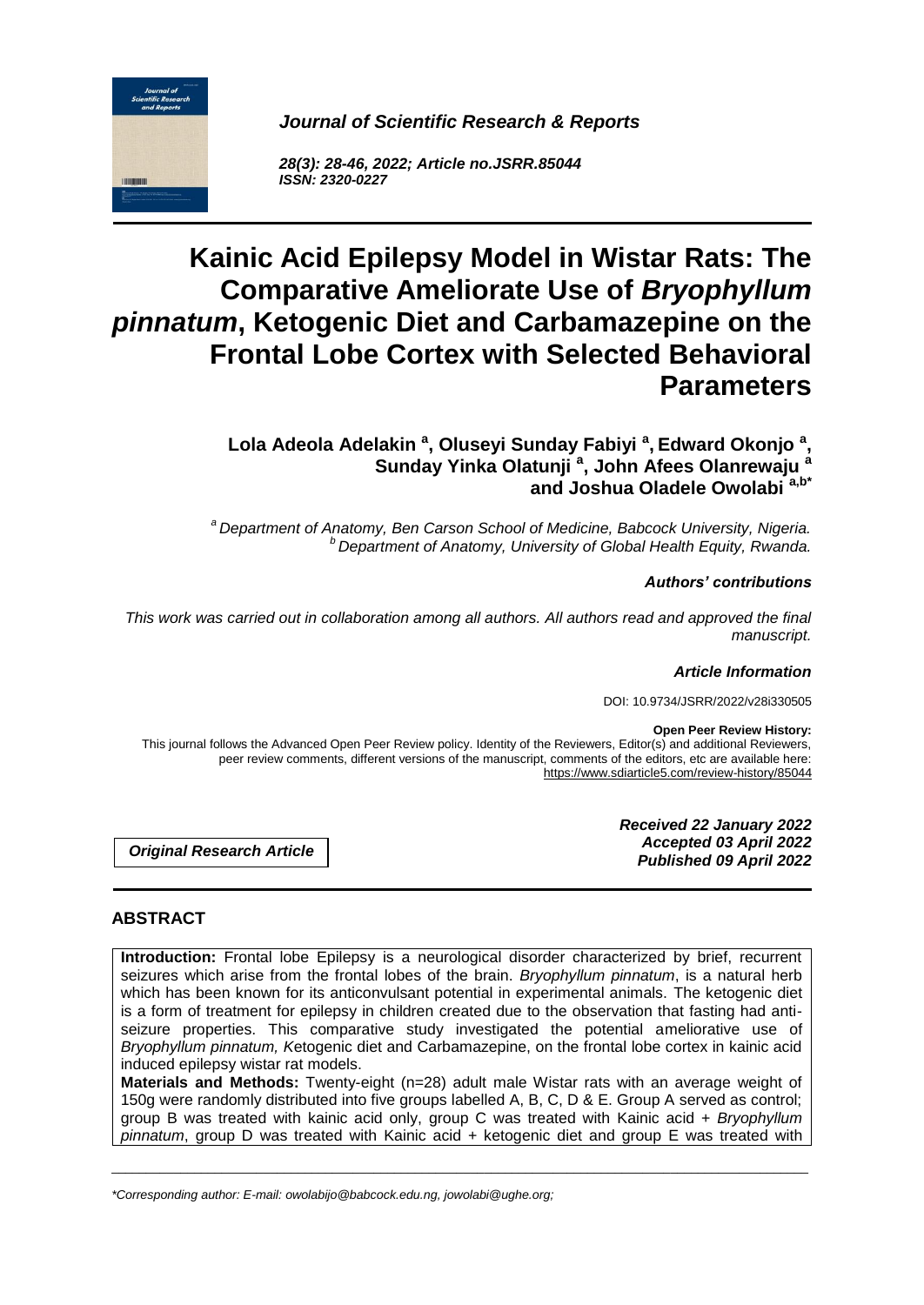Kainic acid + carbamazepine. Rats were sacrificed after 29 days treatment period and their brains excised. The precentral cortices were cut and phosphate buffer preserved for enzymes and hormonal assay and the rest brain samples were stored in formal saline for histological demonstrations. Neurobehavioral studies which included Elevated Plus Maze and Barnes Maze tests were carried out before the rats were sacrificed. **Results:** Kainic acid caused extensive damage to cortical structures. *Bryophyllum pinnatum* stimulated regeneration of damaged cells and restoration of myelination and cellular integrity. **Discussion:** Although, there was extensive damage done by kainic acid to the cortical structures in group B, group C, group D and group E, *Bryophyllum pinnatum* stimulated the restoration of neurotransmission and massive production of astrocytes which aided in neuronal regeneration.

*Keywords: Kainic acid; epilepsy; Bryophyllum pinnatum; ketogenic diet; carbamazepine.*

# **1. INTRODUCTION**

Frontal lobe epilepsy accounts for 1-2% of all epilepsies [1]. The most common epilepsy subdivision is symptomatic partial epilepsy which gives rise to simple partial seizures and can be divided into temporal and frontal lobe epilepsy. Frontal lobe epilepsy is the less common type of partial epilepsy which accounts for 20-30% of operative procedures involved in intractable epilepsy [2]. Frontal lobe epilepsy affects the prefrontal cortex (PFC) which comprises the anterior part of the frontal lobe, located anterior to the premotor cortex and whose primary functions are regulation and control of attention and memory [3,4]. Predisposing factors are: tumors, head trauma, vascular malformations, malformations of cortical development and genetic causes. Kainic acid, commonly referred to as 'Kainate' is a natural marine acid and has its presence in some seaweed (*Digenea simplex)***.** It is an active neuroexcitatory amino acid which acts by activating receptors for glutamate and a direct agonist of the glutamic kainite receptors. High administration of concentrated solutions will result in immediate neuronal assault by excess stimulation of neurons, which leads to neuronal injury and finally, neuronal death [5]. Thus, in high, concentrated doses kainic acid can be referred to as a neurotoxin, and in small doses of dilute solution, kainic acid will chemically stimulate neurons. The agent is known to have an excitatory effect on the central nervous system which is used in research of epilepsy to induce seizures in experimental animal, but at typical dose of 10-30 mg/kg in mice. It also has an epileptogenic property [6]. *Bryophyllum pinnatum* commonly known as life plant, miracle leaf and air plant is a fresh shrub, which grows 2-4 feet tall. It belongs to the kingdom plantae, crassulaceae family and has ornamental and medicinal uses [7]. It is astringent, sour in taste, sweet in the post digestive effect and has hot

potency. It is found in many parts of the world mostly and is used in folkloric medicine in tropical America, Australia, Tropical Africa, China and Southern part of Nigeria [8,9]. It contains the following active compounds: flavoids, bufadienolides glycosides, organic acids and steroids [10,11]. In 2015, [12] studied the anticonvulsant potential of *Bryophyllum pinnatum* in experimental animals. Carbamazepine on the other hand sometimes known by the trade name, Tegretol is a use-dependent blocker of voltagegated sodium channels, used primarily in the treatment of epilepsy and neuropathic pain. It is ionized within intracellular fluid, the drug is able to bind to activate voltage-gated sodium<br>channels, which prevent prolonged and channels, which prevent prolonged and sustained firing of an action potential. This then leaves the affected cells less excitable until the drugs dissolve. It is also a gamma-aminobutyric acid (GABA) receptor agonist as it has also been shown to potentiate GABA receptors made up of alpha 1, beta 2, and gamma 2 subunits [13]. The ketogenic diet is another form of treatment for epilepsy in children was created initially in the 1920s due to the observation that fasting had anti-seizure properties [12]. During fasting, the body metabolizes the fat stores via lipolysis and then the fatty acids undergo beta-oxidation into acetoacetate, β-hydroxybutyrate, and acetone ketone bodies. The cell then uses it as precursors to generate adenosine triphosphate (ATP). The ketogenic diet is always high in fat and low in carbohydrates, so as to stimulate the metabolic effects of starvation in the body by enforcing the body to use fat as the primary fuel source [14].

# **2. MATERIALS AND METHODS**

# **2.1 Animal Treatment and Tissue Processing**

Twenty-eight [n=28] adult male Wistar rats, with the average body weight of 150g, were procured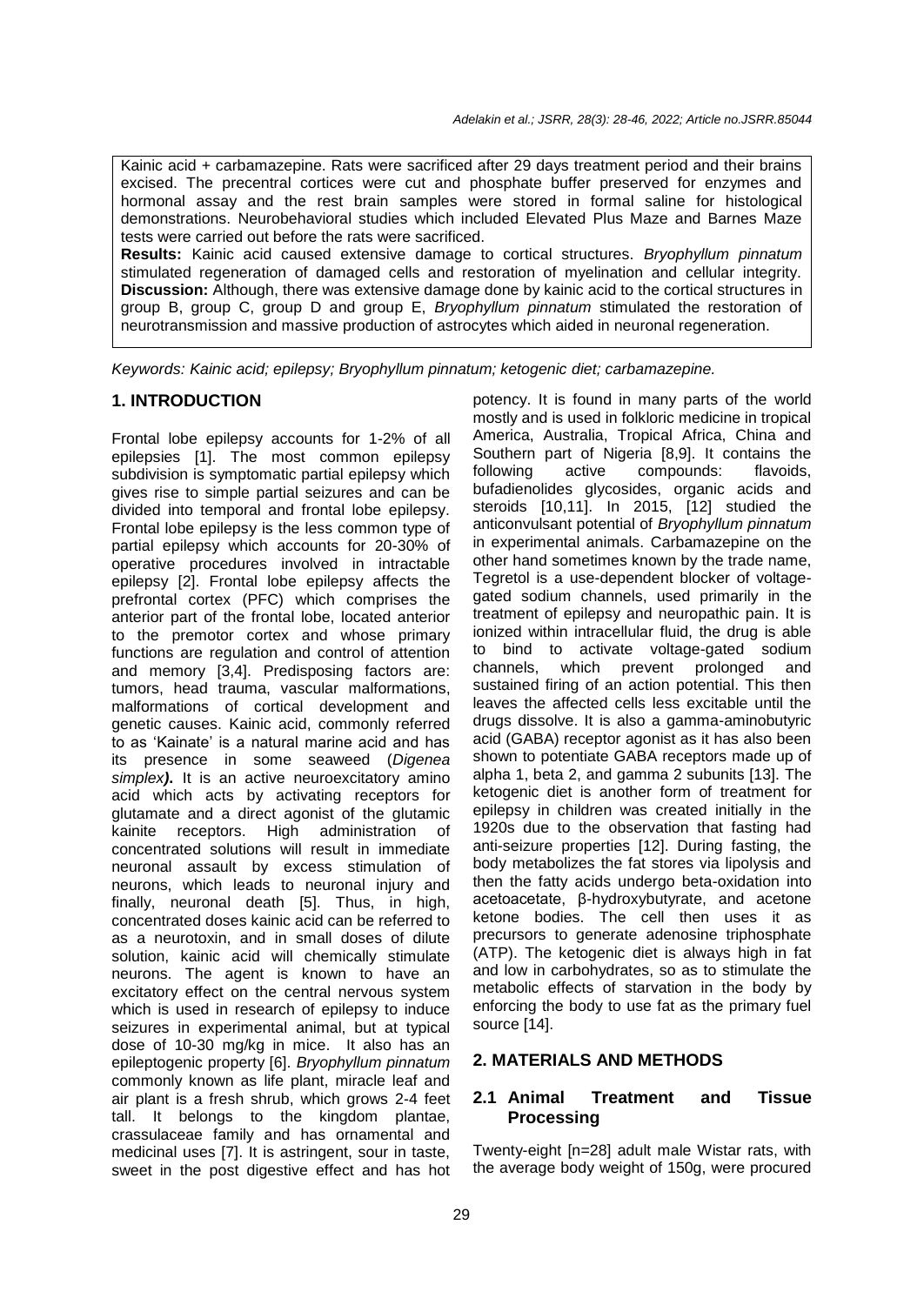for the study from the institutional animal holding facility. The rats were divided into five groups after the period of acclimatization as follows: Group A: normal control group; animals were treated with only normal saline orally as a placebo, Group B: This group was treated with kainic acid only (negative control group), Group C: This group was treated with Kainic acid + *Bryophyllum pinnatum*, Group D: This group was treated with Kainic acid + ketogenic diet and Group E: This group was treated with Kianic acid + carbamazepine (positive control group). Kainic acid was injected into the Wistar rats in groups B-E and this was done using the intraperitoneal method. Once the animals showed signs of the Racine's scale, they were injected with diazepam for relaxation of the rats to avoid death [15]. The treatment lasted 29 days. The rats were sacrificed through the cervical dislocation after the treatment period and their brains excised. The precentral cortices were cut and phosphate buffer preserved for enzymes and hormonal assay. The rest brain samples were stored in formal saline for histological demonstrations. The fixed tissues were processed following specific histological and histochemical protocols. Basic tissue processing included dehydration [using graded concentration of alcohol], clearing [using xylene], impregnation, and embedding [using molten wax]. The tissue samples were sectioned with a rotary microtome (~20 microns). The sections were mounted on glass slides for staining.

# **2.1.1 Racine's Scale**

It is a tool used to determine the intensity of a seizure in rodent models of experiment epilepsy. The motor symptoms include: Mouth and facial movement (intensity stage1), head nodding (stage 2), forelimb clonus (stage 3), seizures characterized by rearing (stage 4), seizures characterized by rearing and falling (stage 5) [16].

# **2.1.2 Preparation of** *Bryophyllum pinnatum* **Extract**

Extract of *bryophyllum pinnatum* dose 400mg/kg per day. The extract was prepared by blending and macerating 500g of the fresh leaves with ml of distilled water and kept at 40°C for 24hours. The resulting mixture was filtrated (Whatmann size). The filtrate evaporated to dryness in water bath at 60 degrees Celsius and the result was a greenish residue.

# **2.2 Neurobehavioral Tests**

The neurobehavioral tests were carried out on the  $16<sup>th</sup>$  day of the study. The neurobehavioral tests included the elevated plus maze (EPM) and Barnes mazes. The tests were conducted in a large quiet room between the hours of 9 am and 1 pm and all the vents were recorded with a camera and observed critically.

#### **2.2.1 The Elevated Plus Maze**

This assessed the anti-anxiety effects of pharmacological agents and steroid hormones (Corticotropin Releasing Hormone/ Glucocorticoids (E.g., cortisol), and mechanisms underlying anxiety-related behavior [17]. The maze was prepared by cleaning, drying and setting the video-tracking device. Data sheets preparation was appropriately based on grouping and other experimental design parameters. Rats were introduced into the behavioral testing room and placed at the junction of the open and closed arms, facing the open arm opposite to where the experimenter is. Then rat monitoring and data collection was done while video-tracking device and timer was set for 5 minutes. All open arm entries and close arm entries were recorded with time spent per entry. Each rat was removed from maze, after the 5-min test and returned to the holding cage. Maze was cleaned properly and dried with paper towels before introducing another rat. Procedure was repeated for other animals under similar conditions. Data analysis and interpretation was done using the following major parameters: (a) open arm time (b) closed arm time (c) open arm entries made (d) closed arm entries made (e) total entries made (f) The ratio of open or closed arm entries/time to the total arm entries/time.

#### **2.2.2 Barnes Maze**

This was used to assess spatial learning and memory in the treated rats. It was developed by Dr. Carol Barnes [18]. The animals interacted with the Barnes maze in three phases: habituation (1 day), training (2–4 days in the short training) and probe (1 day). Before starting each experiment, rats were acclimated to the testing room for 1 h. Then all rats  $(n=2-4)$  from one cage were placed in individual holding cages where they remained until the end of their testing sessions. On the habituation day, the rats were placed in the center of the maze underneath a clear 3,500-ml glass beaker for 30 s while white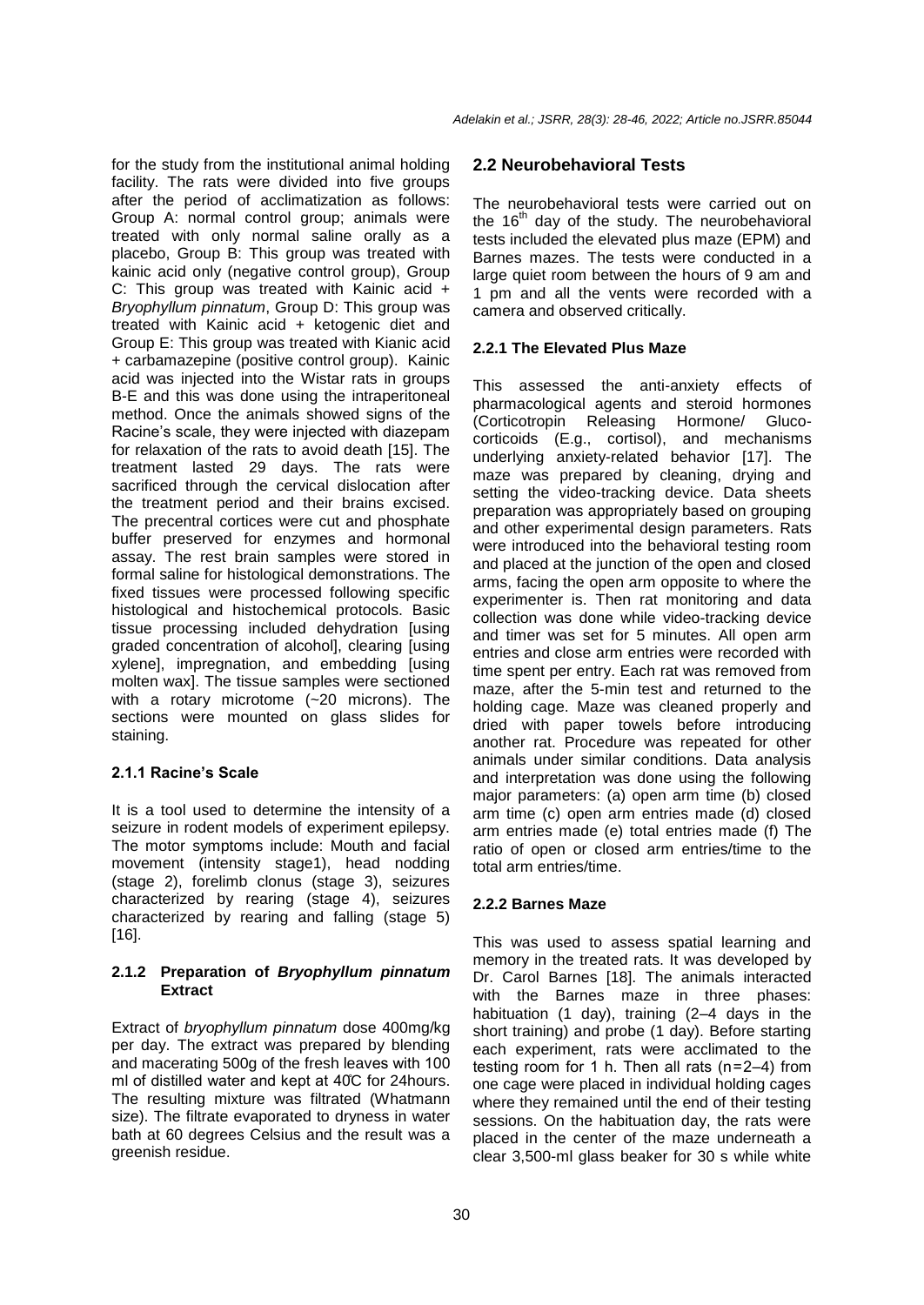noise was played through a sound system. Then, the rats were guided slowly by moving the glass beaker, over 10–15 s to the target hole that leads to the escape cage. The rats were then given 3 min to independently enter through the target hole into the escape cage. If they did not enter on their own during that time, they were nudged with the beaker to enter. The rats were allowed to stay in the escape cage for 1 min before being returned to the holding cage. Once all animals had completed the 1-session habituation, they were all returned to their home cage. In the training phase, rats were placed inside an opaque cardboard cylinder, 10cm tall and 7cm in diameter, in the center of the Barnes maze for 15 s. This allowed the rats to face directions randomly when the cylinder was lifted and the trial began. At the end of the holding period, a buzzer was turned on, the cylinder was removed, and the rats were allowed to explore the maze for 2 min. If a rat found the target hole and entered the escape cage during that time, the end-point of the trial, it was allowed to stay in the escape cage for 1 min before being returned to the holding cage. If it did not find the target hole, the rat was guided to the escape hole using the glass beaker and allowed to enter the escape cage independently. If it did not enter the escape cage within 3 mins, it was nudged with the beaker until it did. If the rat still did not enter the escape cage after 1 min of nudging, it was picked up and manually put on the platform in the escape cage. Then it was allowed 1 min inside the escape cage before being returned to the holding cage. In all cases, the buzzer was turned off once the rat entered the escape cage. The total number of trials documented for the Barnes maze was 5, which covered 5 days (short training). There was 1 trial on habituation day, 3 trials on training day and 1 or 2 trials on probe day'. On the probe day, 48 h after the last training day, the escape cage was removed. The rats were placed inside the opaque cylinder in the center of the maze for 15 s, the buzzer was turned on and the cylinder removed. Each rat was given 2 min to explore the maze, at the end of which, the buzzer was turned off and the mouse was returned to its holding cage. During the probe phase, measures of time spent per quadrant and habituation session per quadrant were recorded. For these analyses, the maze was divided into quadrants consisting of 5 holes with the target hole in the center of the target quadrant. The other quadrants going clockwise from the target quadrant were labeled: positive, opposite, and negative.

#### **2.3 Staining Techniques**

#### **2.3.1 The H&E staining technique**

The H&E staining technique was done following the methods of [19]. The slides, after dewaxing and rehydration, were placed in hematoxylin for 8–15 minutes for staining. The slides were then rinsed in tap water. The slides were further dipped in a bluing agent for 3–5 long dips. They were stained with Eosin for a period of 30 seconds and hematoxylin for ~2 minutes. They were also dehydrated in 95% and 100% alcohol, with 3 changes each for 2 minutes. They were then cleared in 3 changes of xylene for 2 minutes each and after which the cover glass was mounted.

#### **2.3.2 Luxol Fast Blue technique**

Luxol Fast Blue technique was done following the methods of [20]. The slides were placed in 2 changes of xylene, 3 minutes each, then placed in 2 changes of 100% ethanol, 3 minutes each, after which, they were then placed in 95% ethanol for 3 minutes. They were also placed in 75% ethanol for 3 minutes, then rinsed in 2 changes of distilled water, 3 minutes each. The slides were placed in luxol fast blue solution in a plastic coplin jar and microwaved at the lowest power setting for 1 minute. Care was taken avoid boiling the solution. The slides were allowed to remain in the hot solution for an additional 20-30 minutes, then rinsed in tap water, 2 times, 3 minutes each, after which, they were briefly rinsed in 3 dips of distilled water. The sections were differentiated in 0.05% lithium carbonate, 5- 10 dips and differentiation was continued in 70% ethanol, 5-10 dips, after which they were rinsed in 2 changes of distilled water, 2 minutes each and then sections were counterstained in cresyl fast violet solution after which they were dehydrated in 4 changes of 100% ethanol, 2 minutes each. The slides were cleared in 3 changes of xylene, 3 minutes each, after differentiation, checked under the microscope and then slides were mounted.

#### **2.3.3 GFAP Immunohistochemical Staining**

GFAP Immunohistochemical Staining was done using IHC standard procedure credited to [21].

Tissues were deparaffinized using standard techniques and pre-treated with citrate buffer at pH 6.0 and high heat epitope retrieval techniques. Blocking reagent was added to the tissue specimens and incubated in an enclosed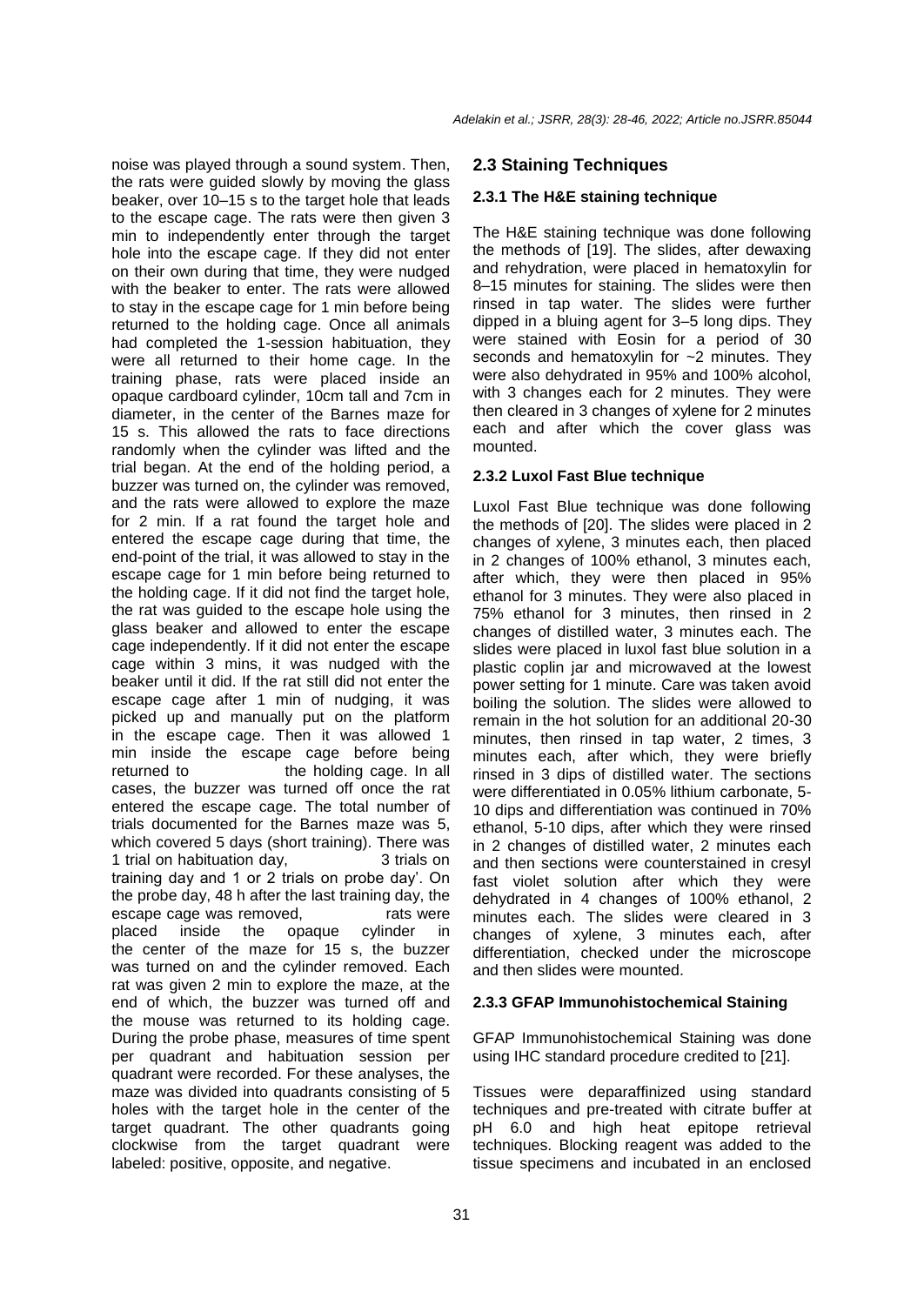chamber for 5 minutes. Specimens were gently rinsed with 1X Rinse Buffer for a minimum of 15 seconds while holding the slides at 45° angle.

End of the slides were tapped onto a paper towel to remove excess. Buffer was rinsed after. A dilution of primary antibody was applied over the entire tissue specimen, incubated in an enclosed chamber at room temperature for 60 minutes and specimens were rinsed. Biotinylated secondary antibody was applied to the tissue specimens, incubated in an enclosed chamber for 10 minutes and specimens were rinsed. Streptavidin-HRP solution was applied to the tissue specimens, incubated in an enclosed chamber for 10 minutes and rinsed. DAB (chromogen reagent) was applied to the tissue specimens and incubated in an enclosed chamber for 10 minutes and specimens were rinsed again. Tissue specimens were counterstained with hematoxylin solution and incubated in an enclosed chamber for 1 minute, after which specimens were rinsed. Tissue slides were placed directly into a container filled with deionized water and dehydrated through graded series of alcohols. immersed in xylene, before xylene-based mounting media was applied and coverslips were applied for permanent mounting.

# **2.4 Neurotransmitter Assays in Brain Tissue Homogenates**

Phosphate buffer saline (PBS) was decanted from each tissue sample and the tissue was taken out from the bottle and placed in the mortar. 2ml of sucrose was then added to the tissue in the mortar and each tissue was homogenized with a pestle, after which it was poured into new sample bottles. After homogenizing, the bottles containing the samples were kept in a centrifuge and left for 15 minutes at 4000G. The homogenate was then centrifuged and the supernatant was decanted and used for the neurotransmitter assay. The neurotransmitters assayed for in this study are dopamine, glutamate and serotonin.

#### **2.4.1 Materials/ Solutions used for Neurotransmitter Assays**

Standard solution of known volume (360pmol/L) was provided as part of the ELISA kit for the neurotransmitter assay, at 0.5ml x 1bottle, with the standard diluent at 1.5ml x 1bottle. Horseradish peroxidase Conjugate reagent (HRP -conjugate reagent) was provided at 3ml x 1bottle for signal amplification, Sample diluent at 6ml x 1bottle, Chromogen A and B solutions

(tracers) at 6ml x 1bottle each, Stop solution at 6ml x 1bottle and Wash solution at (20ml x 30fold) x 1bottle.

# **2.4.2 Dilution of Standard**

10 Standard wells on the ELISA plates were coated and 100µl standard was added to the first and second well. 50µl standard dilution was added to the first and second well and properly mixed. 100µl was taken out of the first and second well and was added to the third and fourth well separately. 50µl Standard dilution was added to the third and fourth well, after which, they were properly mixed. 50µl was taken out of the third and fourth well and discarded, while 50µl was added to the fifth and sixth well. 50µl Standard dilution was added to the fifth and sixth well, and was properly mixed. 50µlwas taken out of the fifth and sixth well and was added to the seventh and eight well, after which 50µl Standard dilution was added to the seventh and eight well and was properly mixed. 50µl was taken out of the seventh and eight well and was added to the ninth and tenth well, 50µl Standard dilution was added to the ninth and tenth well and was properly mixed. 50µl was taken out of the ninth and tenth well and discarded. A well was left empty as blank control.

# **2.5 Dopamine**

# **2.5.1 Principle of the Assay**

Purified antigen was used to coat Microelisa strip plate to make a solid-phase antigen. Dopamine was added to the wells after washing and removing ono-combinative antibodies and other components. Horseradish peroxidase (HRP) is the added to each of the Microelisa strip plates and combined with Dopamine antigen to form an antibody-antigen-enzyme-antibody complex. After washing unbound antibodies and other components completely, TMB (3,3',5,5'- Tetramethylbenzidine) -TMB substrate solution was added to each well. Only the wells that contained the complex appeared blue in colour. The HRP enzyme-catalyzed reaction was terminated by the addition of sulphuric acid solution, which, gave a yellow colour. The absorbance was measured spectrophotometrically at a wavelength of 450 nm. The Optical Density (OD) value was read as proportional to the concentration of Dopamine.

# **2.5.2 Procedure**

40µl Sample dilution buffer and 10µl sample were added to sample wells. Samples were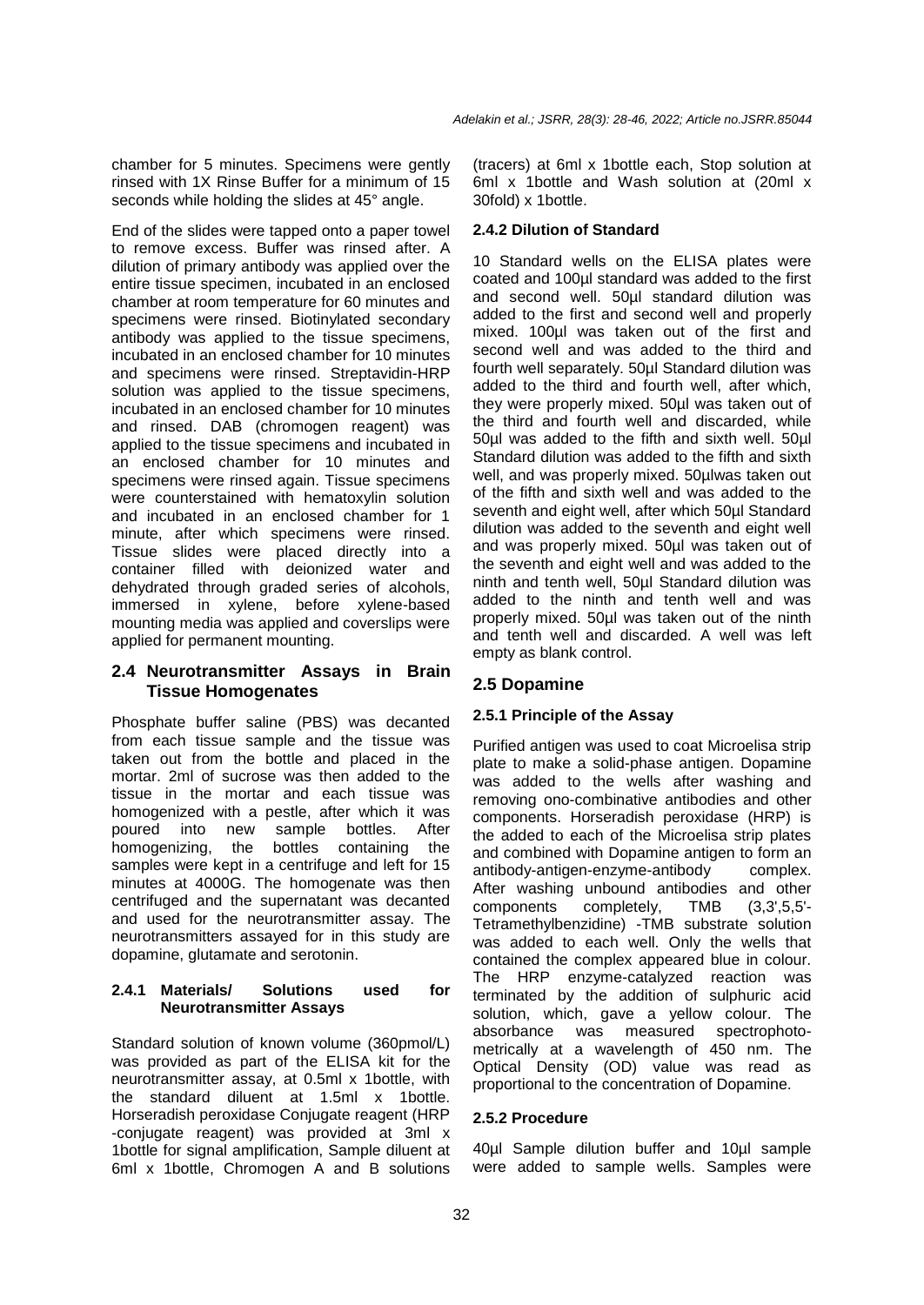carefully loaded to the bottom of the well, without touching the well wall, after which they were properly mixed and incubated for 30 mins at 37°C, after being sealed with closure plate membrane. 30-fold wash solution was diluted with 30-fold distill water and was reserved. Closure plate membrane was carefully peeled off and the plates were aspirated and refilled with wash solution. Plates were left to rest for 30seconds after which wash solutions were discarded. Washing procedure was repeated for 5 times. 50µl HRP-Conjugate reagent was added to each well except the blank control well, after which they were incubated and washed. 50µl Chromogen solution A and 50 µl Chromogen solution B were added to each well, while mixing and shaking gently, and incubated at  $37^{\circ}$ C for 15mins (Note that: light was avoided during coloring). 50µl stop solution was added to each well to terminate the reaction and absorbance (OD) was read at 450nm, using Microtiter Plate Reader (Note that: the OD value of the blank control was set at zero) [22].

# **2.5.3 Serotonin**

20µL of samples were pipetted into glass test tubes. 100µL of diluted assay buffer was pipetted into each tube and vortexed. 25µL of Acetylcholine reagent was also pipetted into each tube and vortexed immediately after pipetting. Tubes were covered and incubated for 5 mins at 37°C in a water bath. 2mL of diluted assay buffer was pipetted into each tube and vortexed. All tubes were centrifuged for 10mins at 1500  $\times$  g. 50 µL of each sample and the standard was pipetted into the respective wells of the Microtiter plate. 50 µL of serotonin biotin and serotonin antiserum were pipetted into each well. Plates were covered with adhesive foils and incubated for 90 minutes at RT 18-25˚C on an orbital shaker (50 rpm). Adhesive foils were removed and incubation solution was discarded. Excess solution was removed by tapping, with the inverted plate on a paper towel. 150µL of freshly prepared enzyme conjugate was pipetted into each wall and plates were covered with adhesive foil and incubated for 90 minutes at RT 18-25°C on an orbital shaker (500 rmp). 200 $\mu$ L of PNPP (p-Nitrophenyl Phosphate) substrate solution was pipetted into each well and incubated for 60 minutes at RT 18-25˚C on an orbital shaker (500 rmp). Substrate reaction was stopped by adding 50µL of PNPP stop solution into each well. Contents were briefly mixed by gently shaking the plate. Optical density was measured with a photometer at 405 nm

(reference wavelength: 600-650 nm) within 60 minutes after pipetting of the stop solution [23].

## **2.5.4 Glutamate**

#### **Principle of the Assay**

Purified antigen was used to coat Microelisa strip plate to make a solid-phase antigen. Glutamate was added to the wells after washing and removing ono-combinative antibodies and other components. Horseradish peroxidase (HRP) is the added to each of the Microelisa strip plates and combined with Glutamate antigen to form an antibody-antigen-enzyme-antibody complex. After washing unbound antibodies and other components completely, TMB (3,3',5,5'-Tetramethylbenzidine) -TMB substrate solution was added to each well. Only the wells that contained the complex appeared blue in colour. The HRP enzymecatalyzed reaction was terminated by the addition of sulphuric acid solution, which, gave a yellow color. The absorbance was measured spectrophotometrically at a wavelength of 450nm. The Optical Density (OD) value was read as proportional to the concentration of Glutamate.

# **Procedure**

40µl Sample dilution buffer and 10µl sample were added to sample wells. Samples were carefully loaded to the bottom of the well, without touching the well wall, after which they were properly mixed and incubated for 3 mins at 37°C, after being sealed with closure plate membrane. 30-fold wash solution was diluted with 30-fold distill water and was reserved. Closure plate membrane was carefully peeled off and the plates were aspirated and refilled with wash solution. Plates were left to rest for 30seconds after which wash solutions were discarded. Washing procedure was repeated for 5 times. 50 µl HRP-Conjugate reagent was added to each well except the blank control well, after which they were incubated and washed. 50µl Chromogen solution A and 50µl Chromogen solution B were added to each well, while mixing and shaking gently, and incubated at  $37^{\circ}$ C for 5 mins (Note that: light was avoided during coloring). 50µl stop solution was added to each well to terminate the reaction and absorbance (OD) was read at 450nm, using Microtiter Plate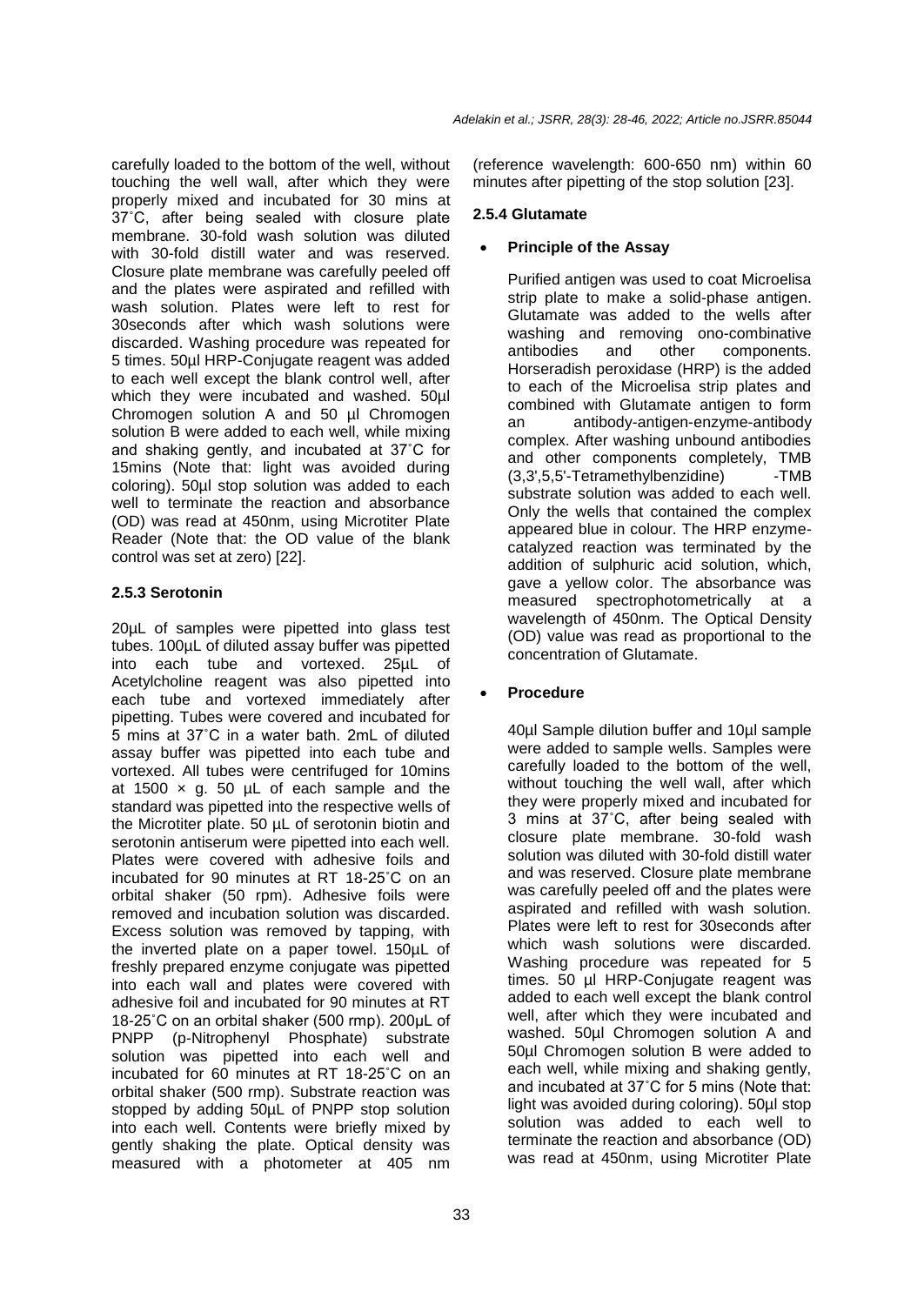Reader (Note that: the OD value of the blank control was set at zero) [24].

# **2.6 Enzyme Assay**

# **2.6.1 Cytochrome C-Oxidase Assay**

The absorption of cytochrome C at 550 nm would change with its oxidation state. This property was the basis for the assay. Cytochrome C was reduced with dithiothreitol and then reoxidized by the cytochrome C oxidase. The difference in extinction coefficients (η per meter) between reduced and oxidized cytochrome C was 21.84 at 550 nm. The oxidation of cytochrome C by cytochrome C oxidase is a biphasic reaction with a fast initial burst of activity followed by a slower reaction rate. In this assay, the initial reaction rate was measured during the first 45 s of the reaction. Total volume of the reaction was 1.1 mL. Spectrophotometer settings following the decrease in absorption at 550 nm at room temperature (25°C) using a kinetic program was 5 s delay, 10 s interval, and 6 readings. The instrument was set up prior to starting any reaction. The wavelength setting was considered critical and could deviate by no more than 2 nm. No signal was observed with a deviation of 10 nm [25].

Assay procedure included the addition of 0.95  $mL$  of 1  $\times$  assay buffer to a cuvette and zeros the spectrophotometer. Also, a suitable volume of enzyme solution or mitochondrial suspension was added to the cuvette, bringing the reaction volume to 1.05 mL with 1  $\times$  enzyme dilution buffer. Mixing was by inversion. This was followed by starting the reaction by the addition of 50 mL of ferrocytochrome C substrate solution and mixing by inversion.

The A550/min was read immediately due to the rapid reaction rate of this enzyme. Background values were expected between 0.001 and 0.005 A550/min. The activity of the sample was calculated [25].

# **2.6.2 Glucose 6-Phosphate Dehydrogenase**

This dehydrogenase has dual coenzyme specificity. When assayed under conditions that are optimal for the particular coenzyme, the ratio of observed catalytic activity is NAD/NADP = 1.8. The reaction velocity was determined by measuring the increase in absorbance at 340 nm resulting from the reduction of NAD or NADP. One unit reduces 1 μmol of pyridine nucleotide per minute at 30°C and pH 7.8 under the specified conditions [26].

Assay procedure involved adjusting the spectrophotometer to 340 and 30°C. Reagents were pipetted into each cuvette as follows: 0.055 M Tris HCl buffer, pH 7.8 with 0.0033 M MgCl<sub>2</sub>, 2.7 mL; 0.006 M NADP (or 0.06 M NAD), 0.1 mL; 0.1 M glucose-6-phosphate, 0.1 mL. Incubation was done in spectrophotometer at 30°C for 7–8 min to achieve temperature equilibration and establish blank rate, if any. This was followed by adding 0.1 mL diluted enzyme and recording increase in A 340 /min for 4–5 min. The A 340 /min was calculated from the initial linear portion of the curve [26].

## **2.6.3 Lactate Dehydrogenase Assay Procedure**

# **Reagent Preparation**

The plate reader was turned on to allow light source to warm up, and absorbance wavelength was set to 340 nm. Kit reagents were warmed to room temperature for 30 minutes and reagent mix was reconstituted by adding exactly 27 mL of deionized water to the LDH reagent mix powder. Reagents were mixed by swirling the bottle 10 times. Contents were allowed to dissolve for 10 minutes at room temperature.

# **Procedure**

Six clean microcentrifuge tubes were labelled 1, 2, 3, 4, 5 and 6 (Neg). Contents of Standard vial were dissolved in 920L of Standard Dilution Buffer, properly mixed and 150 L of dissolved Standard was transferred to Tube 1. Standard was serially diluted by adding the appropriate volumes of Standard and Standard Dilution Buffer. 5 μL of each sample or was added to microplate wells. 25 μL reconstituted LDH Reagent Mix was also added to the wells. Absorbance of the wells was measured at 340 nm  $(=$  initial reading) and exactly 5 minutes later, the absorbance was again read. The initial absorbance was subtracted from the 5 min absorbance for each of the samples. Average of the values were taken to obtain the average absorbance increase in 5 minutes for each sample. The average 5 min absorbance increase was multiplied by 2,187 (conversion factor) to obtain LDH activity (IU/L), [27].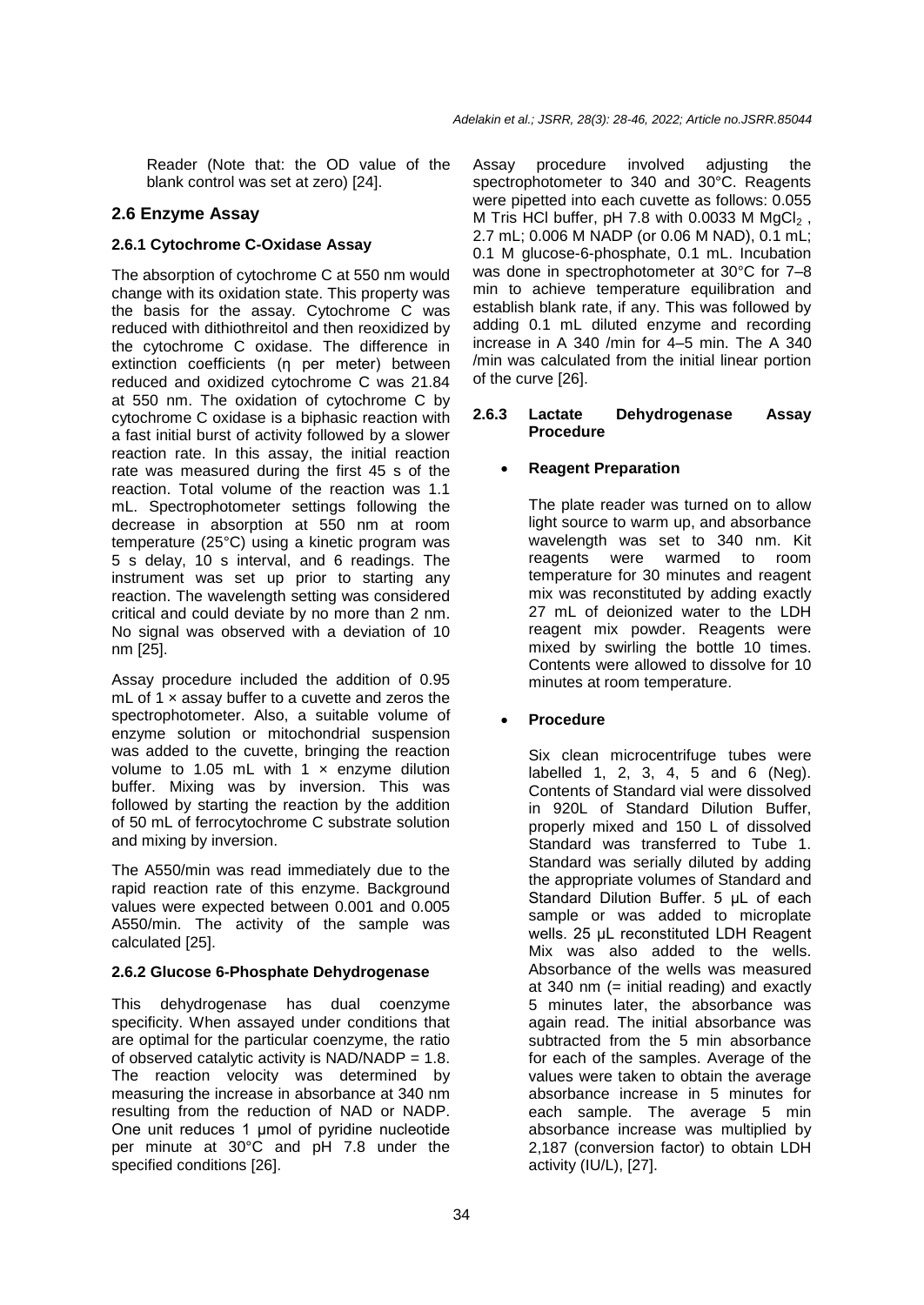#### **2.6.4 Creatinine Kinase Assay Procedure**

This Creatinine Kinase Assay procedure followed the standardized method of [28]. Creatine kinase (CK) catalyzed the reaction between creatine phosphate (CP) and adenosine 5´-diphosphate (ADP) with formation of creatine and adenosine 5´-triphosphate (ATP). The latter phosphorylated glucose to glucose-6-phosphate (G6P) in the presence of hexoquinase (HK). G6P is oxidized to Gluconate-6P in the presence of reduced nicotinamide-adenine dinucleotide phosphate (NADP) in a reaction catalyzed by glucose-6 phosphate dehydrogenase (G6P-DH). The conversion was monitored kinetically at 340 nm by the rate of increase in absorbance resulting from the reduction of NADP to NADPH proportional to the activity of CK present in the sample. This working principle was used for the assay.

**Reagent 1**: Buffer/Glucose/NAC. Imidazol buffer 100 mmol/L pH 6.7, glucose 20 mmol/L, NAC 20 mmol/L, magnesium acetate 10 mmol/L, NADP 2.5 mmol/L, HK  $\Box$  4 KU/L, EDTA 2 mmol/L.

**Reagent 2**: 2 Substrate/Coenzymes. CP 30 mmol/L, AMP 5 mmol/L, ADP 2 mmol/L, di(adenosine-5´) pentaphosphate 10 µmol/L, G6PDH µ 1.5 KU/L Stored at 2-8ºC. (The two reagents were mixed 4 mL of R1 + 1 mL of R2). The mixture (working reagent), samples and controls were pre-incubated to reaction temperature. Photometer was set to 0 absorbance with distilled water. Working reagent 1.0mL and sample 40µL were pipetted into cuvette at 250C and gently mixed by inversion. Cuvette was inserted into the cell holder and stopwatch was set to monitor. Incubation was done for 3 minutes and initial absorbance reading was recorded. Absorbance readings were repeated exactly after 1, 2 and 3 minutes. Difference between absorbances and mean of the results were calculated to obtain the average change in absorbance per minute (µA/min) [28].

# **3. RESULTS**

# **3.1 Histology and Immunohistochemistry (Figs. 1-3)**

Results of the study presented (below) are photomicrograph sections showing the cellular/cortical integrity and the degree of assault/recovery across the groups, as demonstrated using the H and E (Fig. 1), Cresyl Fast Violet (Fig. 2) and GFAP (Fig. 3).

Epilepsy, as induced by kainic acid in this study, caused alterations in the cortical histoarchitecture of the experimental animals. Nissl bodies expression was also altered in the epileptic groups. Aberrations in the morphologies of Neurons [Group B], as well as the observable changes in the activities of RER or Nissl bodies demonstration were observed. Glia astrocytes were generally demonstrated across the groups. However, when compared with others, Group D clearly showed evidence of amelioration.

# **3.2 Neurochemical Changes (Fig. 4 and Fig. 5)**

Quantitative Results of the study are presented (below) are graphs representing Enzymes **(**lactate dehydrogenase, creatinine kinase, Glucose 6-Phosphate Dehydrogenase & cytochrome c-oxidase) assay as demonstrated in Fig. 4 and Neurotransmitters (glutamate, serotonin & dopamine) assay as demonstrated in Fig. 5.

Enzyme activities were generally altered. With respect to neurotransmitters, the activity levels were not significantly altered except in the case of serotonin, when intervention was done with carbamazepine. Generally, alternations in neurotransmitter levels or activities were not significantly altered, but the enzymes were markedly altered.

# **3.3 Behavior (Fig. 6 and Fig. 7)**

Represented below are graphs showing the Neurobehavioral Assessment as demonstrated in Fig. 6 and Fig. 7. Latency was used in the current study as a marker of memory quality. All the treated animals exhibited shorter latency duration. However, anxiety was negatively implicated when epilepsy was induced and untreated in Group B.

# **4. DISCUSSION**

# **4.1 Neuronal and Glial Cell Degeneration is Attributable to Kainic Acid and the Resultant Epileptic Seizures**

The histological findings on the cerebral cortex of the animals in group B revealed neuronal and glial cell death and pyknosis, which may have resulted from the epileptic activity of the Wistar rats. Gross degeneration was observed in the neuroglia in Group E, as it appeared less intact relatively. Immunohistochemical findings showed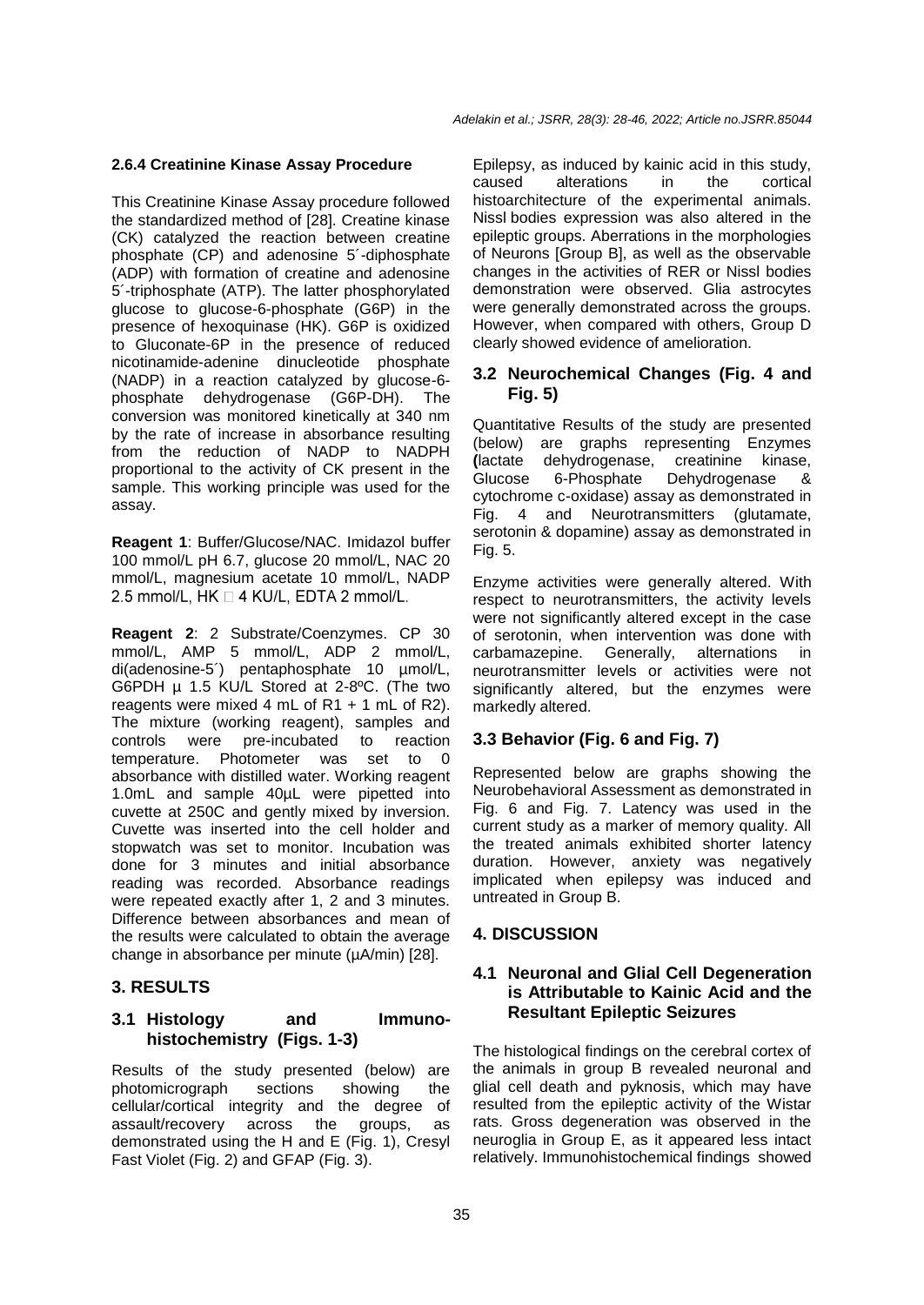

**Fig. 1. Showing photomicrographs of the Frontal Lobe of rats in Groups A-E, demonstrating the frontal cortex stained with H&E [H&E A-E X400]. There was neuronal and glial cell degeneration in Groups B, D & E. Group B shows signs of changes in cortical histoarchitecture and neuronal distribution in a pattern that is attributable to the effects of kainic acid induced neurodegeneration**

> *Note: Arrows point to specific features that are denoted by letters. NN, normal neuron; GC, glial cells; VC, vacuolated cell; PC, pyknotic cell; BV, blood vessel,*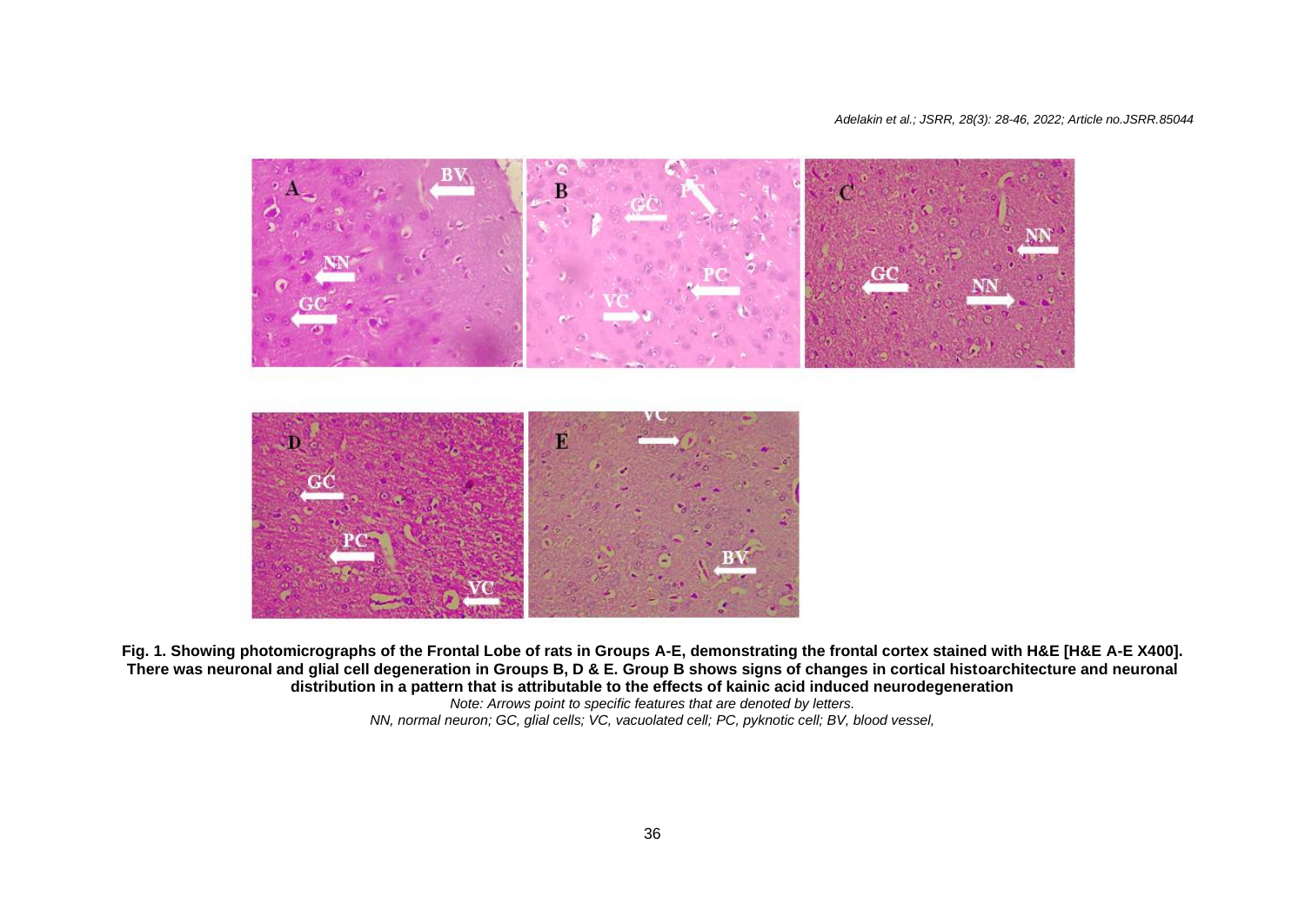

**Fig. 2. Showing photomicrographs of the Frontal Lobe of rats in Groups A-E, demonstrating the frontal cortex stained with Cresyl fast violet [CFV A-E, X400]. There was differential expression of Nissl bodies, which was used as a marker of neuronal intracellular endoplasmic reticulum synthesizing activities. Alteration in Nissl expression was observable in the Group B [Blue arrows], following kainic acid induced epilepsy; relative amelioration is observable in all intervention groups (C-D)**

*NE, normal neuronal Nissl expression; AE, aberrations in neuronal Nissl expression*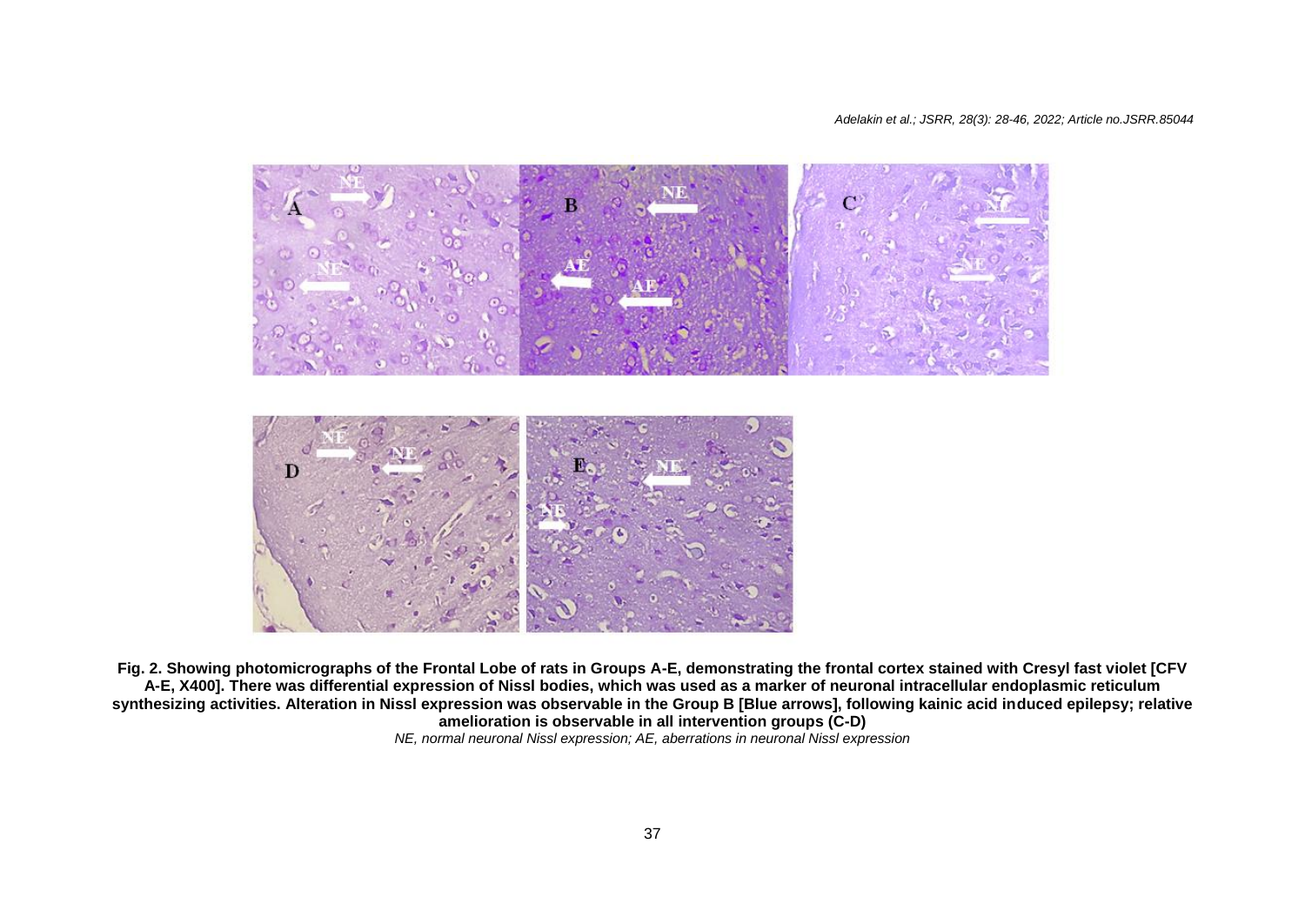

**Fig. 3. Showing photomicrographs of the Frontal Lobe of rats in Groups A-E, demonstrating the frontal cortex stained with GFAP [GFAP A-E X400]. There was enhanced GFAP expression, indicating astrocyte reactions in Group B. This effect was ameliorated in Groups C, D and E with interventions** *AS, astrocytes; RA, reactive astrocytes*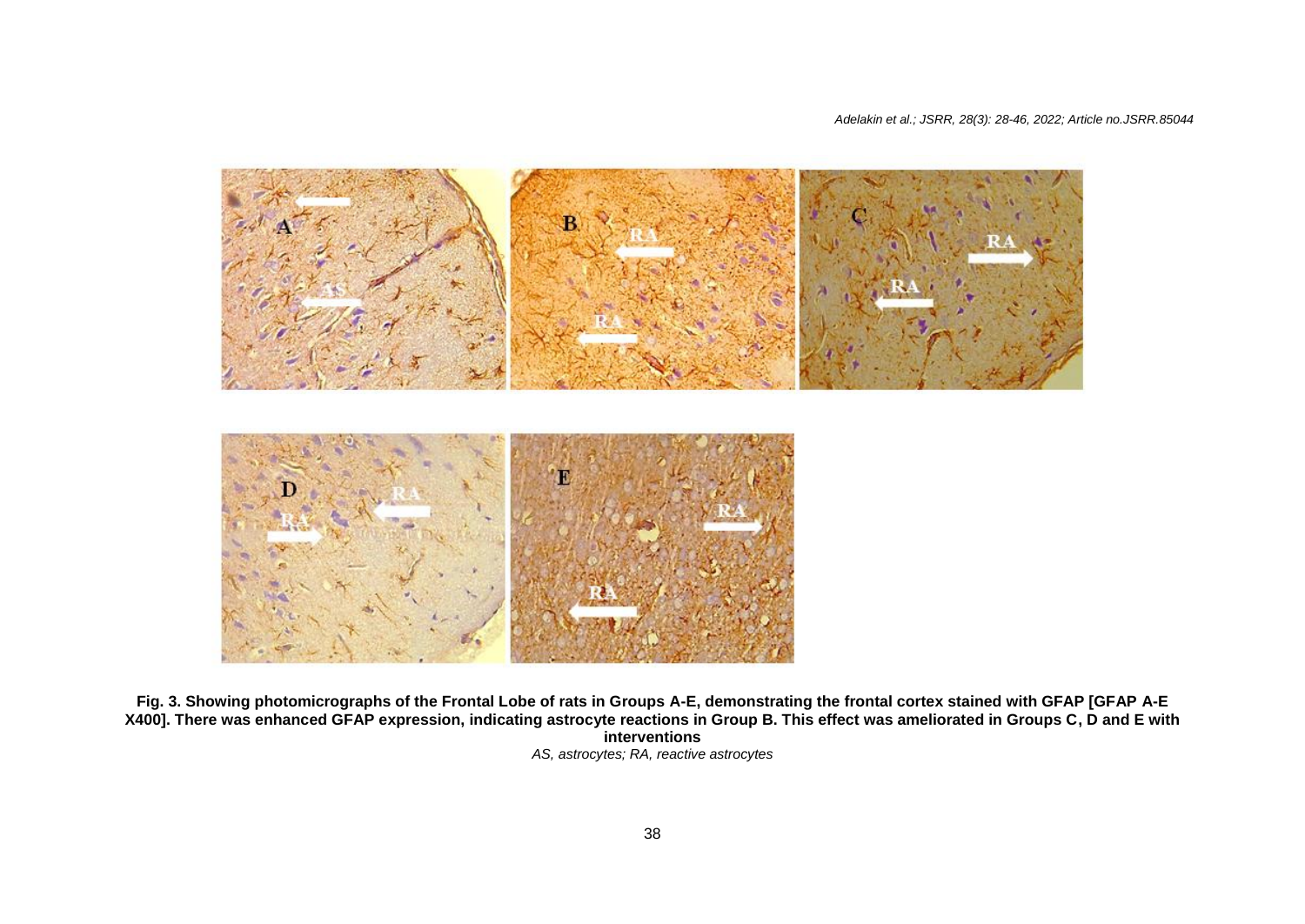

**Fig. 4. Bar chart, showing neurotransmitter levels in the treated and control groups after 29 days of treatment. The glutamate levels of groups D-E were higher than other groups, while serotonin levels increased significantly in group E when compared to the control group and groups B-D**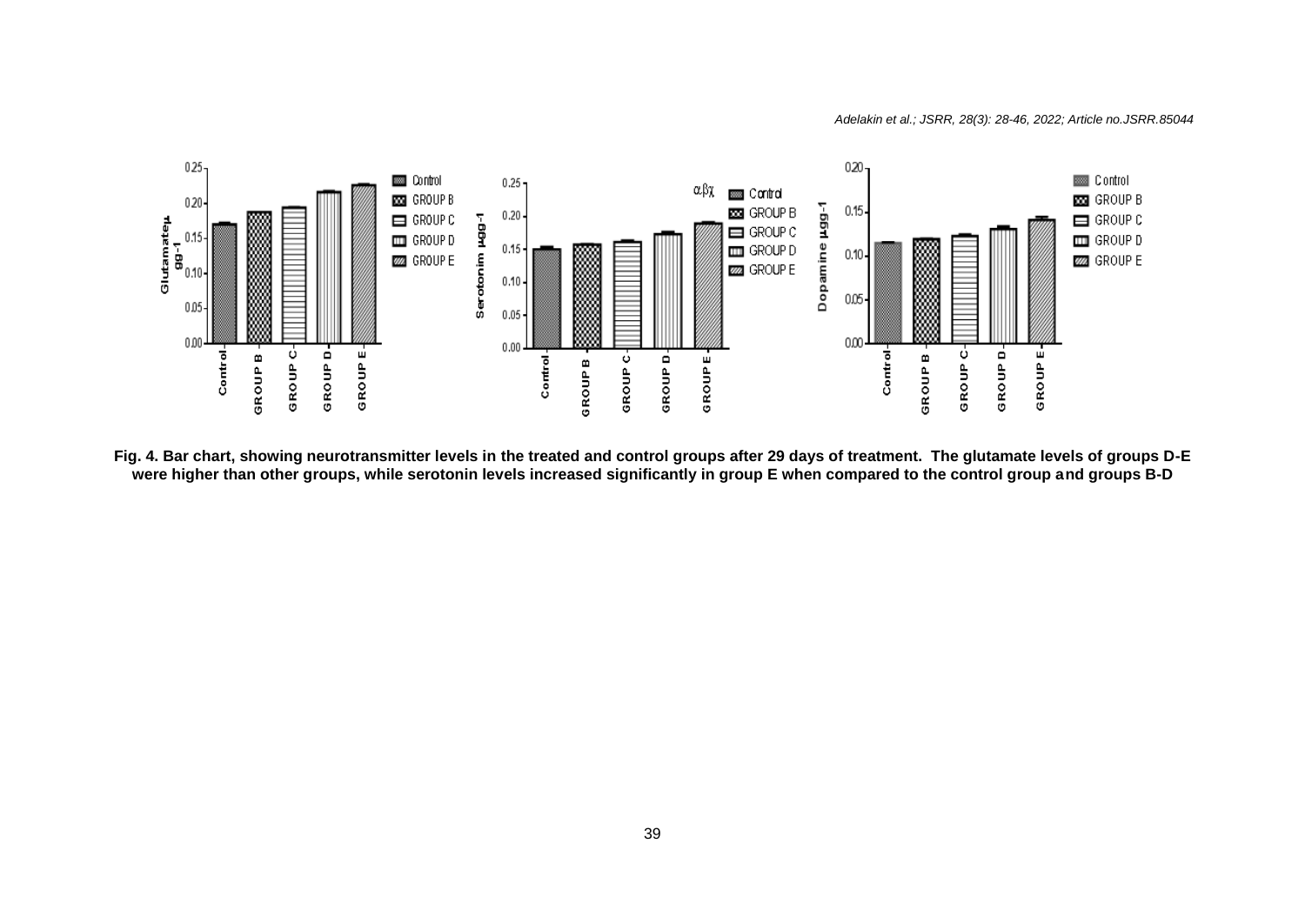

**Fig. 5. Bar chart, showing enzyme levels in treated and control groups after 29 days of treatment. Creatinine kinase, (G6PDH) and cytochrome coxidase enzyme levels were higher in the treated groups when compared to the control group. Lactate dehydrogenase treated groups were significantly higher when compared to the control**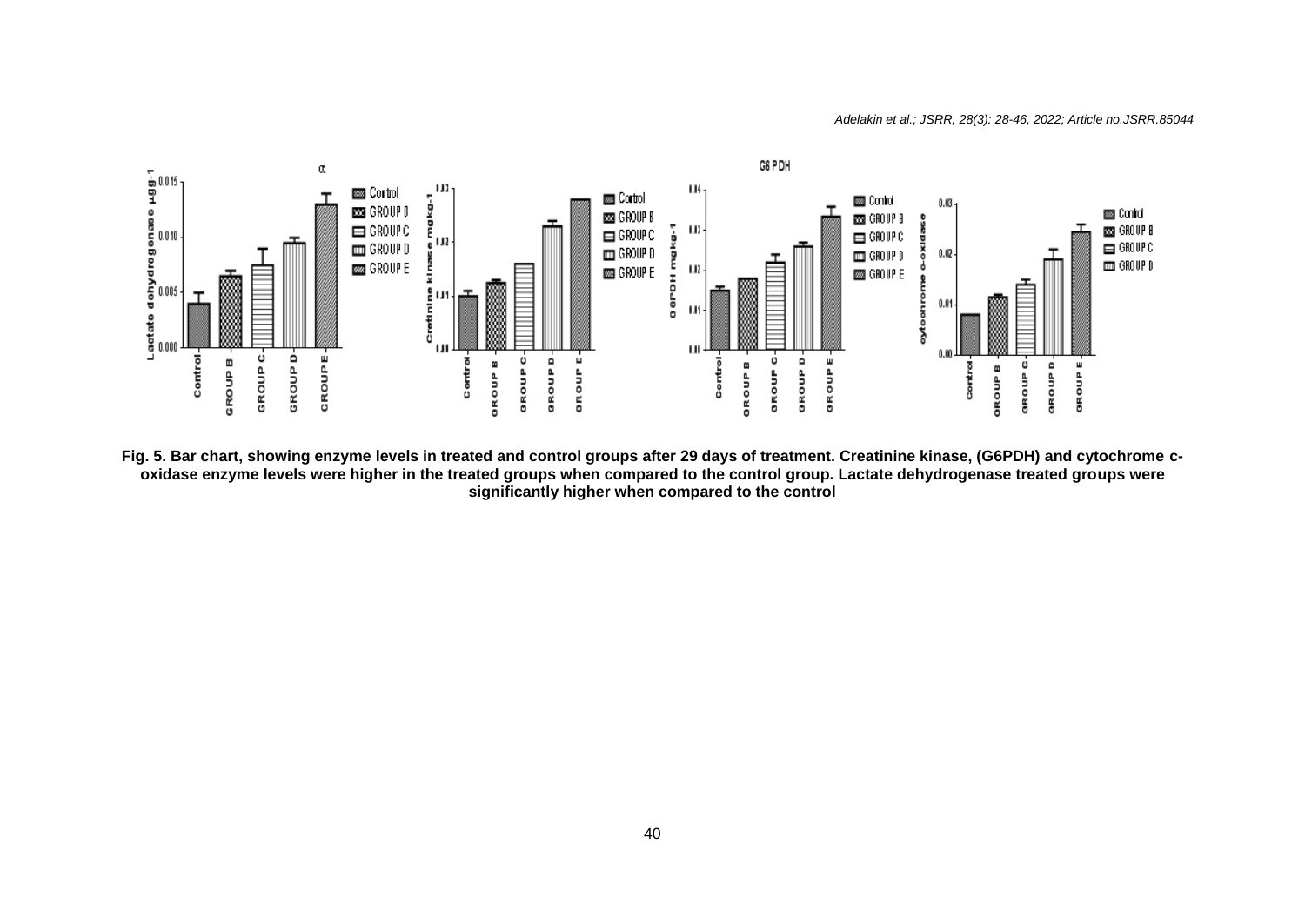

**Barnes Maze (primary and total latency)**

**Fig. 6. Bar chart, showing learning and memory levels in the treated and control groups after 29 days of treatment. Latency results show that memory was severely impaired in all treated groups relative to the control group**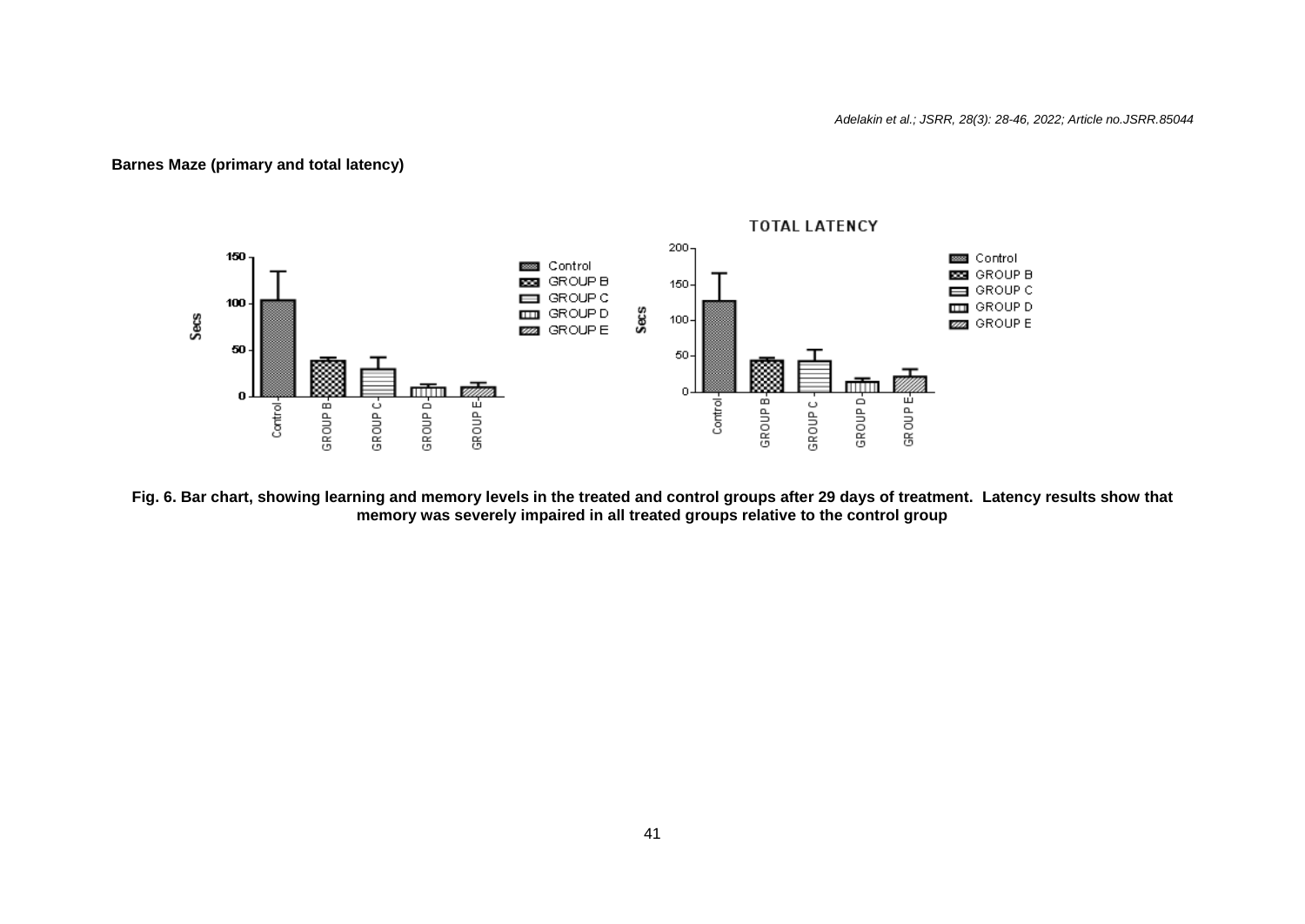

## **Elevated Plus Maze: (Open and Closed Arm Duration/Entry)**

**Fig. 7. Bar chart, showing anxiety levels in treated and control groups after 29 days of treatment. There was significant difference in anxiety level of group B as compared to other treated groups and the control**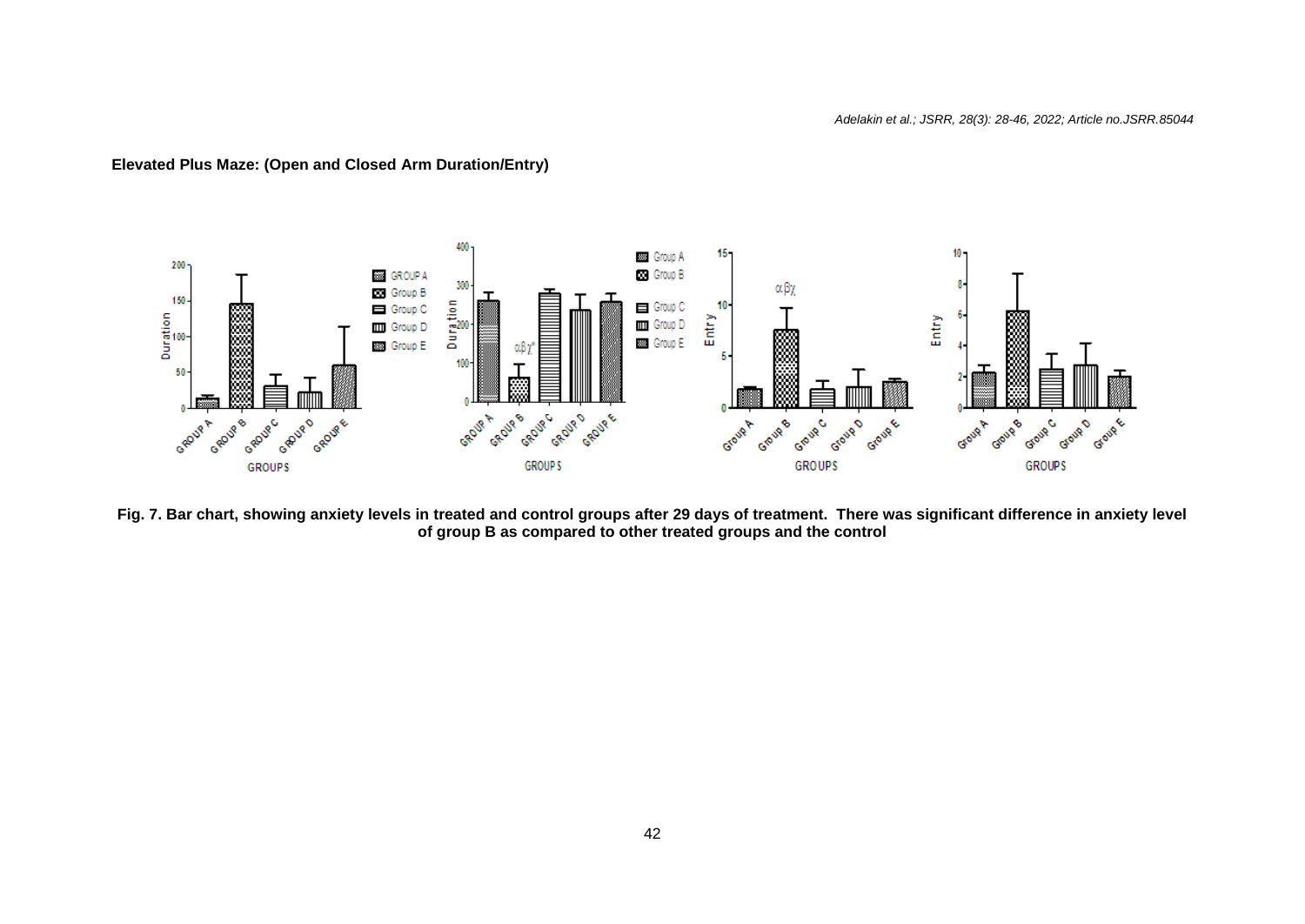there was an increase in the area percentage of reactive astrocytes in the cerebral cortex, across the treated groups relative to the control group. This further suggests there was assault to the cerebral cortex caused by the epileptic activities of the rats, and is in consonance with the properties attributed to kainic acid as an agent, which has excitatory effect on the central nervous system and has epileptogenic property [6].

# **4.2 Kainic Acid is Implicated in Aberrations of Cortical Integrity**

Groups B-E showed aberrations in cortical tissues- neurons and glia as well as the neuropil, neuroglia which is attributable to the treatments. Neuronal morphologies and spatial distributions became altered when animals were exposed to the agent without intervention [Group B]. Nissl bodies expression as a marker of rough endoplasmic reticulum activities, otherwise known as Nissl bodies in the neurons was also altered in the epileptic groups. Aberrations in the morphologies of Neurons [Group B], as well as the observable changes in the activities of RER or Nissl bodies demonstration, are a maker of neurocortical changes that are attributable to the effects of the changes in the brain cortex of the epileptic animal. The effects were however largely ameliorated in the groups that were treated with the extract as well as the orthodox drug as these effects were either absent or greatly mitigated. The used extract treatment, therefore, had ameliorative effects in the epileptic animal brains.

# **4.3** *Bryophyllum pinnatum* **Showed Potential to Ameliorate Neuronal Damage**

Observations from group D were still indicative of neurological assault in the cerebral cortex, though it was observed to be mild. Pyknotic and vacuolated neuronal cells were also observed. As such there was no significant amelioration seen, attributable to the ketogenic diet regimen. This agrees with Todorova et al, [30] work: 'the ketogenic diet inhibits epileptogenesis in EL mice: A genetic model for idiopathic epilepsy'. According to him, seizure protection was transient, in as much as the treated and control mice experienced a similar number and intensity of seizures after 6 weeks on the diet. Plasma βhydroxybutyrate levels were said to be significantly higher in mice on ketogenic diet,

however, the level of ketosis was not predictive of seizure protection in EL mice. This observation, in addition to the previous report [30], might speak to the potential benefit of the ketogenic diet in preventing or managing seizures and the consequences, rather than ameliorating damaged cortical tissues following epileptic seizures.

Glial fibrillary acidic protein expression is an indication of cortical neuroinflammation to which the glia astrocyte would react. Glia astrocytes were generally demonstrated across the groups. However, Group B showed that GFAP expression was enhanced. In this group, the experimental animals' brains showed enhanced GFAP expression that was indicative of astrocyte reaction. When compared with others, Group C and D clearly showed evidence of amelioration. Results therefore would suggest that the extract had effects similar to the therapeutic effects of carbamazepine in terms of ameliorating extensive neuroinflammation as indicated by the enhanced astrocyte reaction. There was an indication of ongoing neuronal regeneration aided by the presence of abundant astrocytes in group C with a few vacuolated cells seen. The ongoing repair could be attributed to the aqueous extract, *bryophyllum pinnatum* treatment administered to the group. This supports [29] in 'the evaluation of anticonvulsant potentials of *bryophyllum pinnatum*' that the herb has anticonvulsant properties.

# **4.4 The Neurotransmitters**

The neurotransmitter results revealed that the glutamate levels of groups D-E were high when compared to the control group and groups B & C. This suggests excitotoxicity. The increased glutamate level in group D (ketogenic diet) is in accordance with [31], where it was reported that, in the occurrence of ketosis in the brain, there is an activation of astrocytic metabolism resulting in enhanced conversion of glutamate to glutamine, thereby providing more glutamine to serve as a GABA precursor. In epilepsy, both Gamma yaminobutyric acid (GABA) hypoactivity and glutamate hyperactivity have been recorded, while dopamine shows hyperactivity and serotonin shows hypoactivity [32]. The concentration level of serotonin in group E increased significantly when compared to the control group and groups B, C, D. This supports [33] who reported that Carbamazepine administration causes large increase in extracellular serotonin concentration and dose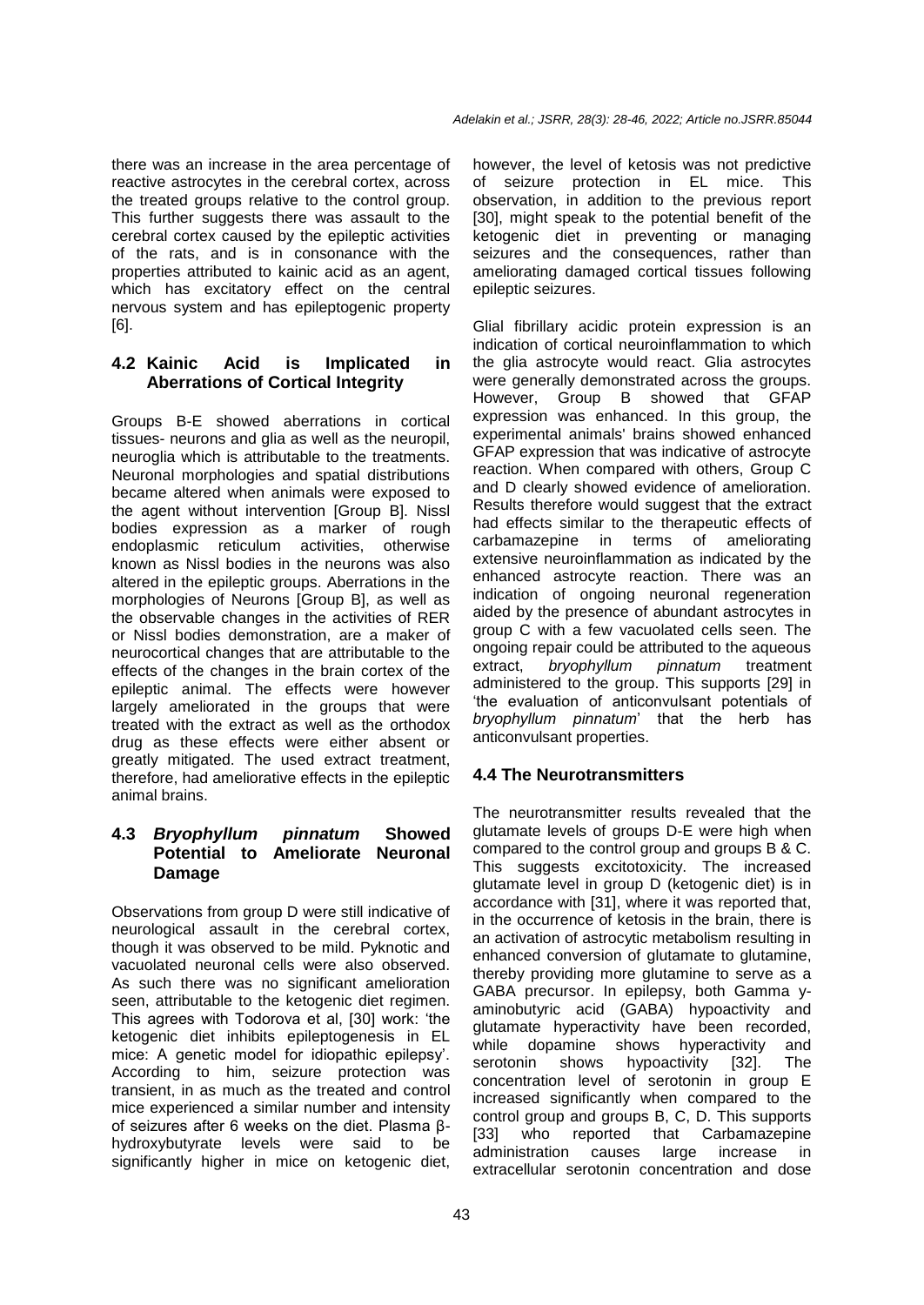related anticonvulsant effects [34] also reported that disturbance of the serotonergic systems is involved in the following mental disorders: schizophrenia, depression, infantile autism, and obsessive-compulsive disorder. Dopamine concentration in the treated groups showed little difference when compared to the control group, except for group E (Carbamazepine) where the concentration was highest. This finding supports the view proposed by [35] that valproate and carbamazepine increase prefrontal dopamine release by 5-HT 1A receptor activation.

# **4.5 Increased Creatinine Kinase (G6PDH) and Cytochrome C-oxidase could be Attributable to the Antiepileptic Effect of** *Bryophyllum pinnatum***, Ketogenic Diet and Carbamazepine**

According to this study, the results for the level of the enzymes Creatinine kinase (G6PDH) and cytochrome c-oxidase in the treated groups were higher when compared to the control group. However, lactate dehydrogenase treated group was significantly higher when compared to the control group. The increase in lactate dehydrogenase could be as a result of seizures and epileptic activity which tend to be reduced by inhibition of the metabolic pathway via the lactate dehydrogenase which is a component of the astrocyte-neuron lactate shuttle. While the increase in Creatinine kinase, (G6PDH) and cytochrome c-oxidase could be as a result of antiepileptic effect *bryophyllum pinnatum,* ketogenic diet and carbamazepine which tend to increase metabolic activities generally in the body, this increase in activity would increase in the use of utility of ATP and hydrolysis of glucose, therefore the increase in Creatinine kinase, (G6PDH) and cytochrome c-oxidase was observed.

# **4.6 Kainic Acid Induces Recurrent Seizures and Behavioral Changes in Wistar rats**

The Barnes maze tests were used to investigate spatial learning and memory which are two vital expressional functions of the frontal cortex [18]. Neurobehavioral findings at the latency phase showed that memory was severely impaired in all treated groups relative to the control group which correlates with the previous report by [36] who reported impaired spatial memory acquisition in GAD65 mice.

For anxiety level investigations, the Wistar rat models, were subjected to Elevated Plus Maze test. Results from the elevated plus maze study indicated that there was significant difference in anxiety levels of the group B, which was induced with kainic acid only, relative to the control groups. This is in contrast with [37], who reported that anxiety was higher in rats who had experienced KA-induced status epilepticus.

# **5. CONCLUSION AND RECOMMENDA-TION**

The results obtained from this study showed that, kainic acid caused extensive changes that were deleterious in nature to the cortical structures of the frontal cortex, epically as observable in the neurons morphologies and glial reactions. *Bryophyllum pinnatum,* administered at 400mg/kg body weight, ameliorated the effects of kainic acid on the cortical structures as well as glial reactions. Despite achieving amelioration in terms of cortical structural changes, the neurobehavioral results revealed that *Bryophyllum pinnatum*, ketogenic diet and carbamazepine might not significantly reverse the epilepsy-related impairments of memory and cognition. There was no significant elevation in the anxiety levels of the treated rats, especially those who experienced KA-induced status epilepticus. Further pharmacological study of the antiepileptic effect of *Bryophyllum pinnatum* appears promising.

# **DISCLAIMER**

This extends to the products that were used, as well as funding and all research-related activities. There is absolutely no conflict of interest between the authors and producers of any products as used in this study.

# **ETHICAL APPROVAL**

The standard procedures for animal use and handling were followed according to Babcock University's Health Research Ethical Committee which approved the project with BUHREC no: 648/17.

# **COMPETING INTERESTS**

Authors have declared that no competing interests exist.

# **REFERENCES**

1. Panayiotopoulus CP, Koutroumanidis M. The Significance of the syndromic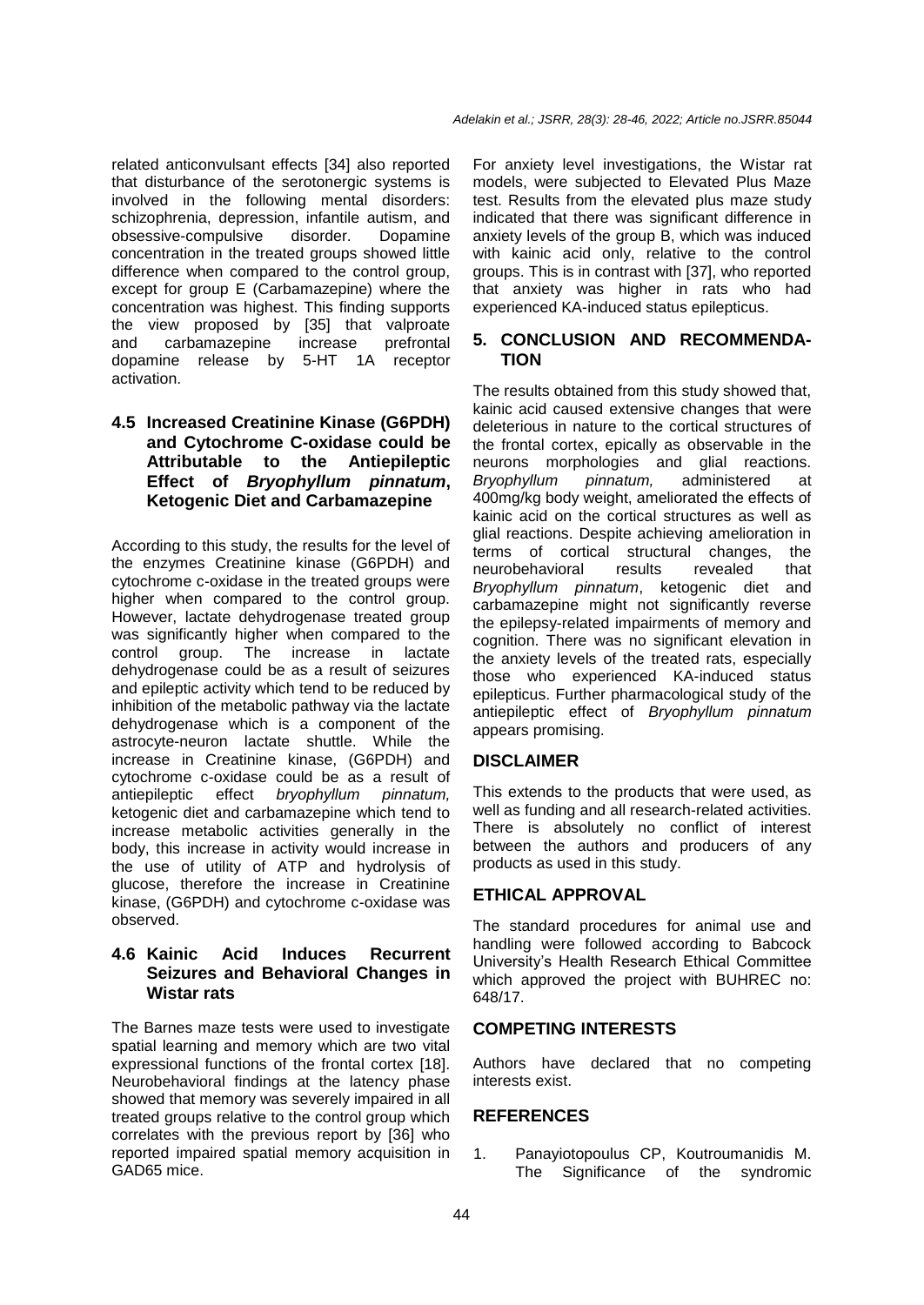diagnosis of the Epilepsies. National Society for Epilepsy; 2005.

- 2. Haut S. Frontal Lobe Epilepsy. eMedicine Neurology; 2009.
- 3. Fuster JM. The Prefrontal Cortex. Academic Press, London. 2008;424.
- 4. Yeterian EH, Pandya DN, Tomaiuolo F, Petrides M. The cortical connectivity of the prefrontal cortex in the monkey brain. Cortex. 2012;48:58-81.
- 5. Neil Carlson R. Physiology of Behavior. Pearson. 2013;152. ISBN 978-0-205-23939-9.
- 6. Maxime L, Massimo A. The kainic acid model of temporal lobe epilepsy. Neurosci Biobehav Rev. 37(10)(2): 2887-2899.
- 7. Descoings B. Le genre Kalanchoe (Crassulaceae): Structure et definition. Le Journal de Botanique. 2004;33:3-28
- 8. Anjoo K, Ajay KS. Bryophyllum pinnatum (Lam.) Kurz.: Phytochemical and Pharmacological Profile: A Review. Phcog Rev; 2009.
- 9. Rajbala S, Muhammad A. Bryophyllum pinnatum: A review; 2012. Researchgate.net 260065198.
- 10. Costa S, Jossang A, Bodo B. Propietes biologiques et phytochiie des kalanchoe pinnata. In: Boiteau P, allorge- Boiteau L, Kalanche des Madagacar. Systematique, ecophysiologie et phytochimie. Paris: Karthala. 1995;219-35.
- 11. Fernandes JM, Cunha LM. Kalanchoe laciniata and Bryophyllum pinnatum: an updated review about ethnopharmacology, phytochemistry, pharmacology and toxicology. Revista Brasileira de Farmacognosia. 2019;29(4):529-558.
- 12. Bailey EE, Thiele EA. The use of diet in the treatment of epilepsy. Epilepsy Behavior. 2005;6:4–8.
- 13. Granger P. Modulation of the gammaaminobutyric acid type A receptor by the antiepileptic drugs carbamazepine and phenytion. Mol. Pharmacol. 1995;47:1189- 1196.
- 14. Bailey EE, Pfeifer HH, et al. The use of diet in the treatment of epilepsy. Epilepsy Behav. 2015; 6:4–8.
- 15. Hellier JL, Patrylo PR, Buckmaster PS, Dudek FE. Recurrent spontaneous motor seizures after repeated low-dose systemic treatment with kainate: assessment of a rat model of temporal lobe epilepsy. Epilepsy. 198;31:73–84.
- 16. Jafri MA, Mohammad RI. Telemetric EEG and the Rat: A Guide for Neuroscientists. Malays J Med Sci; 2012.
- 17. Walf AA, Frye CA. The Use of Elevated Plus Maze As An Assay Of Anxiety Levels In Experimental Rats; 2007. Pubmed ncbi .nim .nih. PMC 3623971.
- 18. Matthew WP. Barnes Maze Procedure for Spatial Learning and Memory in Mice. University of Harwai'i System. 2018;8(5).
- 19. Sheehan D, Hrapchak B. Theory and practice of Histotechnology. Battelle Press, Ohio. 1980; 262-264.
- 20. Sajadi E, Raoofi A, et al. The Modified Method of Luxol Fast Blue for Paraffin-Embedded Myelin Sheath Staining. Int. J. Morphol. 2020;38(5):1197-1200.
- 21. Benarroch, Eduardo E, et al. Brain. 2007;130:469-75.
- 22. Adels Crystal Lake Limited. Dopamine Assay Kit; 2019.
- 23. ELISA. Serotonin ELISA kit (Ab133053). Neuroscience-neurotransmitter-biogenic amines: serotonin/5HT; 2015.
- 24. Cell Biolabs. Glutamate Assay Kit. STA 674; 2016.
- 25. Lemberg MR. Cytochrome c-oxidase. Phystol Rev. 1969;49:48-121.
- 26. Anderson W, Nordie R. Glucose dehydrogenase activity of yeast glucose 6 phosphate dehydrogenase. Selective Stimulation by Bicarbonate, Phosphate and Sulphate. Biochemistry. 1968;7:1479- 1485.
- 27. Xpressbio Life Science Products. Lactate Dehydrogenase (LDH) Enzymatic Assay Kit. 2017; 3460-04.

www.xpressbio.com.

- 28. Linear Chemicals SLU, Joaquim Costa 18 2ª planta. 08390 Montgat (Barcelona) SPAIN: IFCC. Clin Chem Lab Med. 2002;40(6):635-642.
- 29. Dutta A, Chimi H, Mangala L. Evaluation of Anticonvulsant Potential of Bryophyllum Pinnatum in Experimental Animals. Asian Journal of Biomedical and Pharmaceutical Sciences. 2015;5(41):18-22.
- 30. Todorova P, Tandon RA, Madore CE, Stafstrom T, Seyfried N. The Ketogenic Diet Inhibits Epileptogenesis in EL Mice: A Genetic Model for Idiopathic Epilepsy. 2000;41(8):933–940.
- 31. Yudkoff M, et al. Ketosis and Brain handling of Glutamate, Glutamine and GABA. Epilepsia. 2008;49(8):73-75.